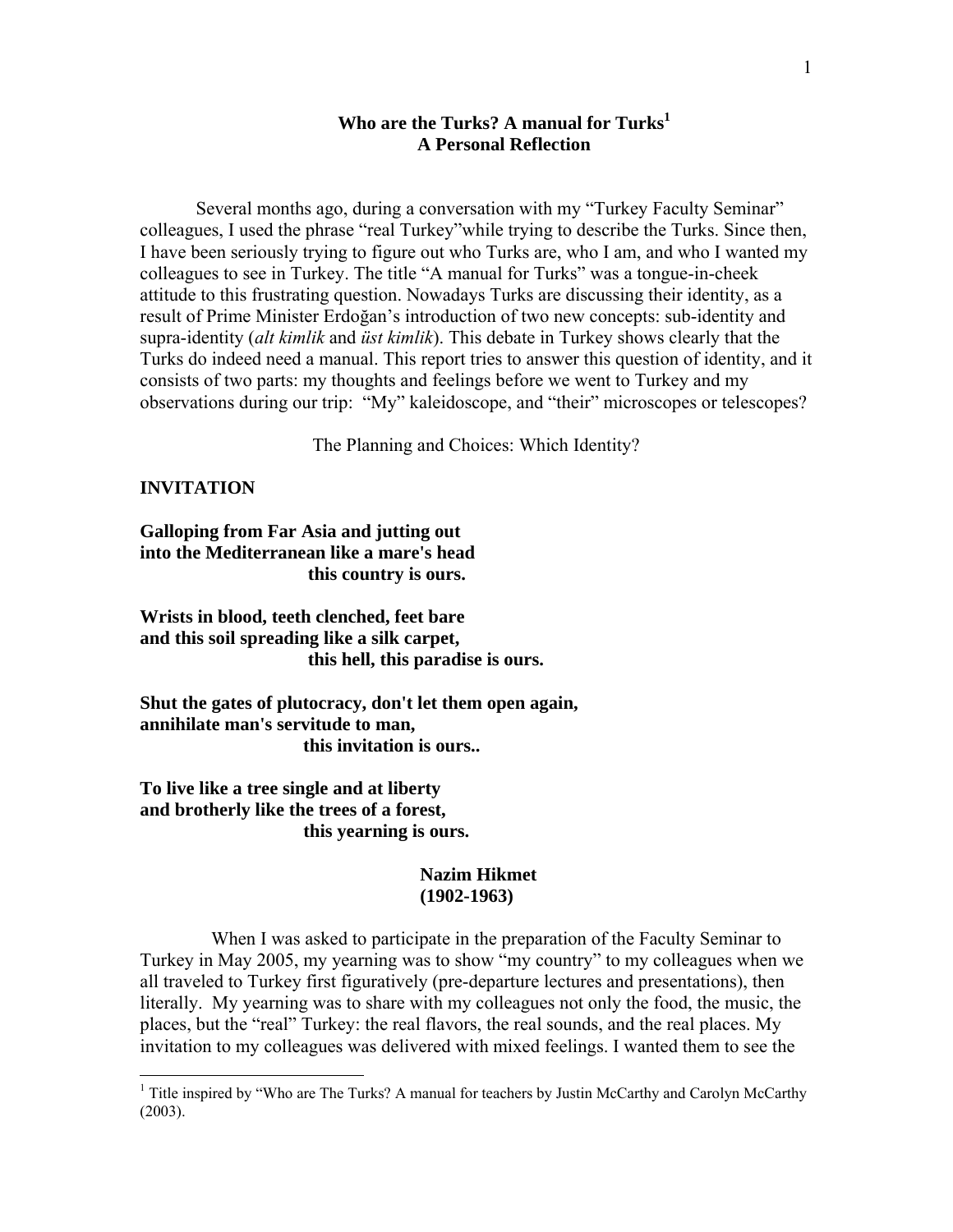best and the worst and the ordinary. I certainly did not want them to get a biased perspective, or a one-sided perspective. Thus, when I heard from a Turkish colleague during a pre-departure lecture that she and her family could sit at the dinner table during Ramadhan for *Iftar*, and some members of the family could drink their wine and beer while others broke their fast, I could not help wincing and thinking "No, no. That's not who we are. Yes, we are modern/Western/European, but not that much". Yes, we consume alcohol (a lot according to all the Turkish TV shows where everybody is drinking constantly) despite the fact that Turkey is 99% Muslim and in Islam alcohol is strictly forbidden. Yes, we have become more and more Western and European since 1923 (sometimes even more liberal than the Westerners). But, Ramadhan, the Holy month is still holy and sacred. Yes, there are many people who do not fast, and drink during Ramadhan. But not during an *iftar.* Or, . . . I pause. Is this the "Modern/Western Turk" that we have been aspiring to become for the last eight decades? Is this the way the East and the West meets? Drinking wine at the Iftar table?

 I wanted my colleagues to answer this question themselves. Our program included Istanbul (the West) and Konya (in some ways the East). We listened to liberal professors and conservative religious people. We had the belly dancers and the Whirling dervishes both in our program.

 Our learning experience began long before we left the US. My colleagues began to read about Turkey. I began to realize that I really did not know much about my country, where I lived my entire life until 2000. So, who was I to decide what they should see or not see while in Turkey? Even the little incident of inviting a Fethullah Gulen<sup>2</sup> supporter to the University of Richmond as a speaker was an eye-opener for me. The idea was vetoed by my other Turkish colleague on campus with the justification that that group was not the Turkey image we wanted to project. Although I was infuriated at the time (we had to hear "all" the perspectives, right?), after a while, I came to agree with this reaction because that group did not represent the "real Turks" either. Who are the Turks, then?

#### ISTANBUL

I am listening to Istanbul, intent, my eyes closed. The Grand Bazaar's serene and cool, An uproar at the hub of the Market, Mosque yards are full of pigeons. While hammers bang and clang at the docks Spring winds bear the smell of sweat; I am listening to Istanbul, intent, my eyes closed.

Orhan Veli

Our first stop was, of course, the great Turkish poet Orhan Veli's Istanbul. Our hotel was the famous Pera Palace, which Agatha Christie mentions in one of her books because of its association with the Orient Express. The neighborhood was the famous "Beyoglu", the

<u>.</u>

 $2^2$  Fethullah Gulen is the leader of the Fundamentalist Islam movement in Turkey.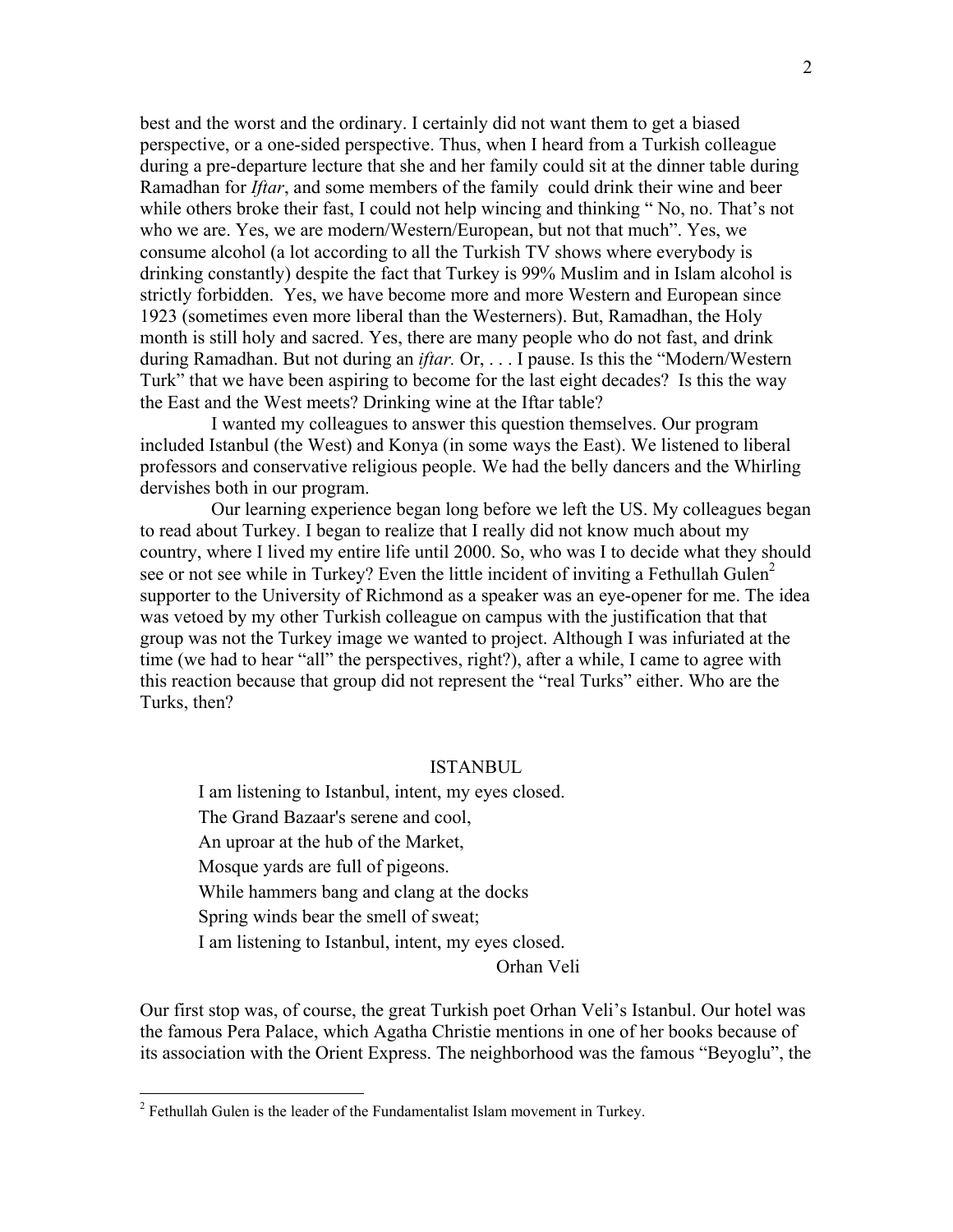subject of songs, poems, and an article in the New York Times's Travel section as the "only genuine bohemian neighborhood in all the Muslim Middle East<sup>3</sup>". We were a few steps away from the famous Istiklal street that led to Beyoglu described as "Beyoglu feels a little like SoHo in early 80's New York. As though something's happening, and something's changing".

> Ilka and I walk on Istiklal street Among the crowds. I "detox" in the bustling crowd of Istiklal street. The crowd looks different somehow, but then it still feels the same to be among them.

Our Istanbul experience started with a very interesting dinner that included a boat trip:

First night in Istanbul And I am closing my eyes to hear Istanbul just like the poet did. Cool, a little windy, invigorating, energizing and my heart chills After the long flight. My eyes rest on the minarets, the lights, the waves. We all inhale the scent of the Marmara sea. I, with my heart. They, with their senses. They smell, taste, hear Istanbul. But do they feel it? Does it touch a spot so tender that it aches?

We ate at a restaurant in the Maiden's Tower  $(Kiz$  Kulesi<sup>4</sup> that dates back to 341 BC. The history is lost in this very elegant, completely European restaurant with the Western music and the singer who performed in many languages. I turned to our organizer and asked "Wouldn't it be nicer if we listened to some Turkish Music? His response "Oh, they (my colleagues) won't enjoy that kind of music" should have been the first warning when I insisted that we go somewhere which is more "Turkish". Thus we ended up in the *KervanSaray* the next evening. I was simply horrified at the Turkey image these people were selling. Not only the belly dancers, but the two young girls who went from table to table to have their pictures taken. One man, two women. What kind of oriental fantasy was this they were getting money out of? I do not know what made me more upset that evening. Maybe the food (not Turkish, not "food"). Maybe the breasts of the belly dancers that landed on the heads of all the male customers. Maybe the music (disco, 60's). Or the fact that most tourists, diplomats, and businesspeople are proudly taken to this place for a taste of Turkey. Was this the Turkey I wanted share with my colleagues: This greed for money at the expense of values, quality, and traditions? One of my colleagues said this happens in all the touristy places. It was not a relief.

<sup>&</sup>lt;sup>3</sup> In Istanbul, Contemporary Art Blooms Amid a Thousand Minarets. Lee Smith, August 28, 2005

<sup>4</sup> http://www.kizkulesi.com.tr/en/collection/default.asp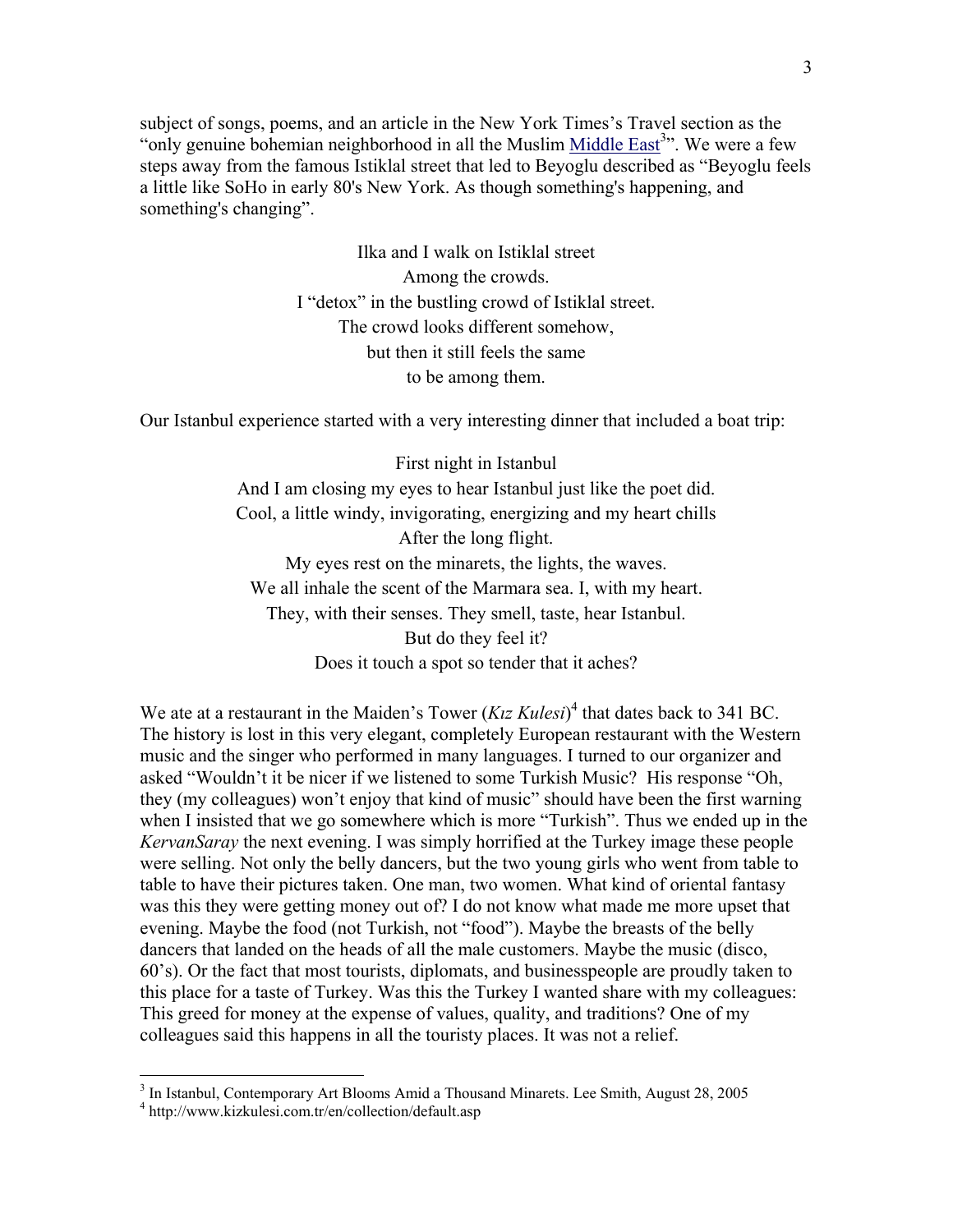What happens when a Pole, a German, a Turk, and an American go to a Turkish *hamam*? Nothing really. They all get the same treatment. Hot water, massage, and relaxation. Even though most Turks don't go to these Turkish Baths anymore, I do not feel uncomfortable about this touristy activity. It was part of our history and traditions after all.

Ankara: "Should the Army move out from Ankara"?

 Very recently, a deputy from the AKP party suggested that the Turkish Army was taking too much space in the capital, Ankara and, of course, he got very negative comments from the Turkish people. The reason for the Turks' negative reaction is very simple. Turks love their army. The army is the only institution that is not corrupt, and for many the army is the only guarantee for a secular Turkey, for Turkish Democracy. Our meeting at the Ministry of National Defense gave us an opportunity to see why.

 So, what happens when two women from former communist countries, one woman from a Muslim country, one American anthropologist interested in Sufism, a Lebanese origin American man, a Romanian Economist, and five bearded and welldressed American professors meet with high ranking officers from the Turkish Army and ask questions about the Armenian problem, the Kurdish issue, and the fundamental Islam in Turkey? Nothing really. They all get the same answers. Straightforward, clever, frank, and well-prepared answers.

## My uncle

In my struggle to show a kaleidoscopic picture of Turkey, I included a visit to my Uncle's house. My uncle's family still lived in the neighborhood in which I grew up, one of the poorest neighborhoods of Ankara, in a gecekondu<sup>2</sup>.

When I was a little girl, I never liked my uncle. I called him the Humeyni of Turkey. With his trimmed beard and never-ending prayers, with his rules and list of sins. I never liked the fact that I was not allowed to wear pants, or skirts that were shorter than the ankle length just because of him. I was not allowed to put on nail polish. I was not allowed to drink coke (it was expensive anyway). Margarine was not *halal* (acceptable) because it had pork in it. His daughters had to wear the burka; black and ugly. He was a scary man. Or he was a scared man trying to protect his family. I didn't know until recently.

I never understood why he would spend hours and hours copying the Quran without a clue about their meaning. I never understood why this man would cry like a baby as he listened to a passionate, aggressive imam talk on a cassette. I never forgot that the minute you entered their living room, the first thing one saw was the question "What did you do for Allah today?" and the big picture of the journey between the cradle and

 $\overline{a}$ 

 $2 \text{ gecekondu}$  The majority of urban areas of the large cities in Turkey consist of squatter settlements (gecekondu). Gecekondu, by definition, is a process whereby the lower income groups, mainly people from the countryside, incapable of finding a solution to their housing needs within the rules and standards set by society, proceed to solve it illegitimately through their own resources and efforts. The term gecekondu means 'to land by night' and thereby appropriately depicts the speed and stealth of the construction process.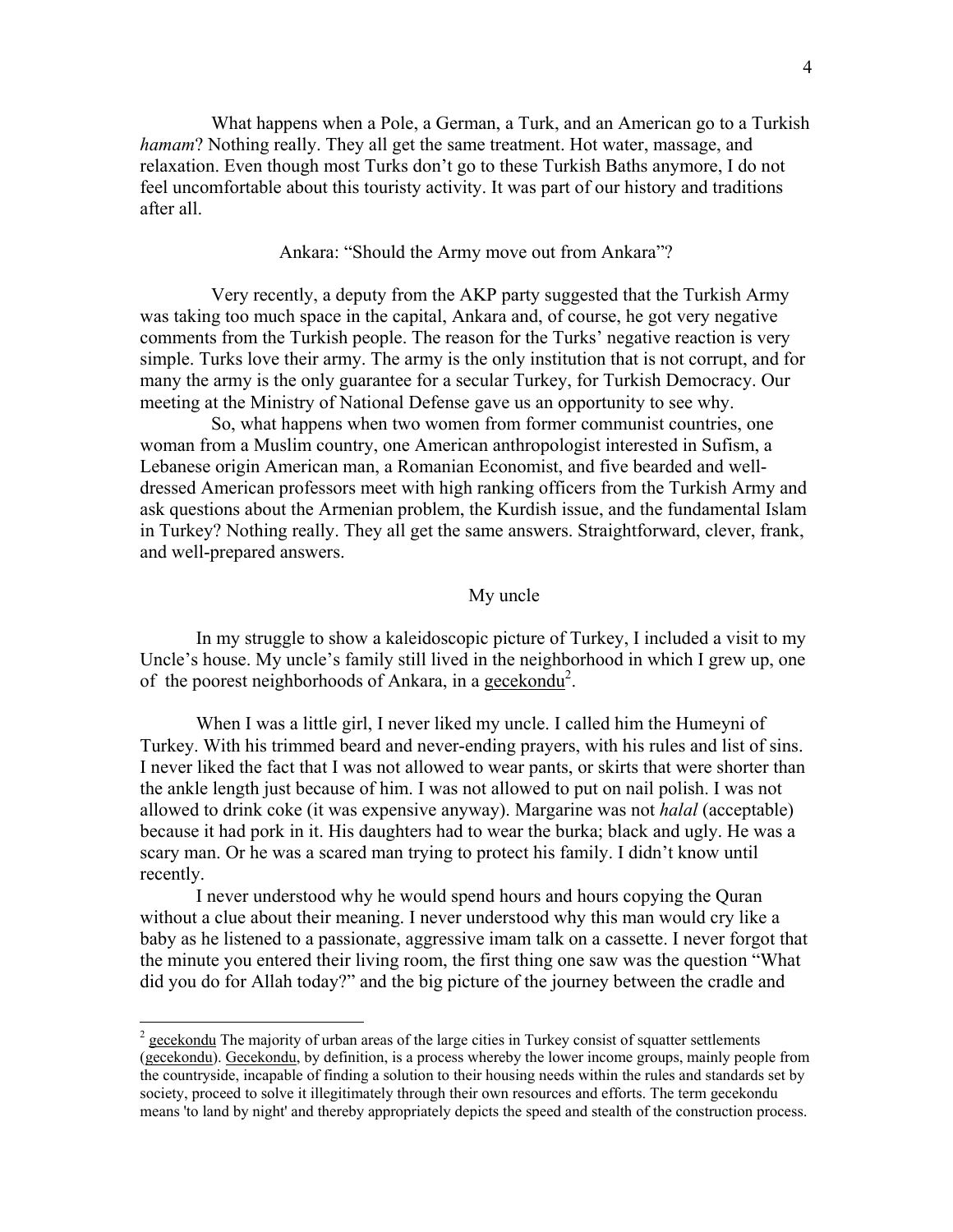the grave. I loved his wife, my aunt, and my cousins. But I never understood my uncle until I saw him through the lens of my colleague Michael Spears in May 2005. The man in the picture was almost saint like. Old. White beard. No teeth. Beautiful smile. Sad eyes. Pale face. Kind heart. Almost waiting for the last stop in this life. Here was my uncle. And I had to see him through the eyes of my colleagues. I had never been proud of him until that day when he gave each of us prayer beads that he himself had carved. Us. The *gavur*'s (infidels) and me. The black sheep in the family. The one who went to college, who had a divorce, who married a non-Muslim, and the one who was worse than a "*gavur*".

Is this the Turkey I wanted to share? Holding on to beliefs, tradition, values, but accepting and open. Not rural anymore and not urban yet. Not the East nor the West. Which identity is this? Sub-identity, supra-identity? But of course, the answer to this question from a *gecekondu* resident would simply be "Fuck the  $\frac{di^5}{}$  (sub) and the *üst* (supra). I need to feed my family". Maybe it is this difference that I wanted to show. While the politicians and the intellectuals are engaged in levels of identity, 50 percent of the Turkish population tries to survive in the *gecekondu*'s (and they are always invisible to the tourist groups).

Despite being physically distant for five years and intellectually closer than ever, I thought I could help my colleagues to see Turkey from my kaleidoscope and see all the colors and shapes by including different perspectives and places. But then, we never had the opportunity to meet and talk with any Kurds, Armenians, Jews, or apolitical religious people. The identity we were presented with was probably the EU identity that we've been trying to fit into. My fear was that this was really a "telescopic" approach.

 The best example for the "telescopic" presentation of a topic can be found in Jennifer Nourse's (2005) analysis of the veiled women in Turkey. The national education in Turkey provides an interesting perspective for the Turkish citizens. It is a distant, oversimplified and "bright" picture of the past: "Ataturk came along and saved us from a dark past and gave us a promising future. He emancipated women and women embraced this overnight. Women who do cover their heads now are either rural women or the extremists, and they don't fit Ataturk's vision of "Modern" Turkey." However, the reality is more complicated and when Nourse is given the "simple" version by our guide, she refuses to accept this explanation and, instead, writes a very interesting analysis of this "veil" phenomenon.

 The ultimate question at this point becomes not who the Turks are but as John Gordon (2005) asks in his report: "How well do modern Turks really know Atatűrk or understand his principles?"

 Since Turks seemed to define their identity with Ataturk, I believe it is in order to provide some background.

 Ataturk tried to create a Turkey in his own image. Modern. Western. Atheist. Educated. Ambitious. He had the right circumstances and the time to do this. It all began with the invasion of Turkey after the WWII. When the Greeks occupied Izmir, it was the last straw. Something had to be done. That something was the *Kurtuluş (*Liberation) War.

 $\overline{a}$ 

<sup>5</sup> *Alt* literally means "lower part" and *üst* means "upper part".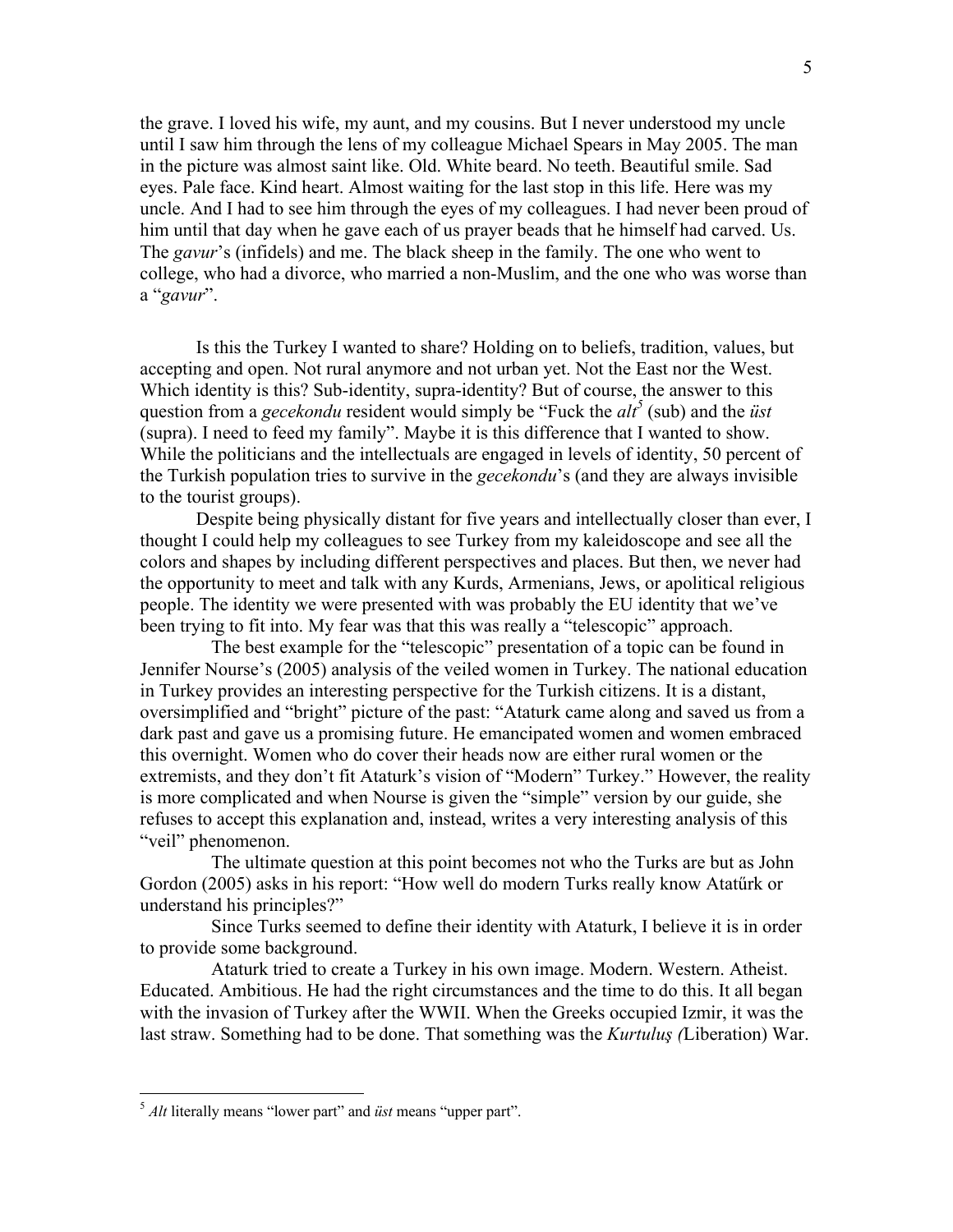Although the Turkish people were physically and psychologically weak after seven years with three wars ending in defeats, there were several factors that led to this war and the subsequent Turkish victory. First, there were several organizations that promoted the independence of the country. These organizations were established all over the country, and they supported the fight for independence. Furthermore, many young soldiers were restless because of the occupation of the country. These young men were educated in the "Westernized" schools of the Ottoman Empire, and they were influenced by Turkish nationalist authors and the French revolution with its Declaration of Human Rights. Mango (2002) states that these future leaders of the Turkish nationalistic resistance movement were contemporaries at the Istanbul War College, and "it was thus in the classrooms of the War college and of the Staff College that the war for Turkey's independence was won" (Mango, 2002, p. 48). Additionally, the Turkish people had found a leader. One of the young successful commanders was Mustafa Kemal Atatürk who led this war. He brought victory, and "he accomplished this by bringing together elements of resistance that had already emerged. He coordinated their efforts, expressed their goals, personified their ambitions, and led them to victory" (Shaw & Shaw, 1975, p. 340).

The journey to victory was not easy by any means, and many individuals were involved. Edip  $(1928)^6$  states that "All through the ordeal for independence the Turkish people itself has been the supreme hero – the Turkish people has honored Mustafa Kemal Pasha as its symbol" (p. 407). She, herself, had actively participated in the war from the very beginning by delivering a speech in Istanbul in which she uttered her famous statement, "when the night is darkest and seems eternal, the light of the dawn is nearest" (p. 27). In addition to helping to inspire hope and bringe a sense of unity, she observed the war first hand alongside Atatürk and İsmet İnönü as a sergeant whose duty was to record the events during the war<sup>7</sup>. Since she spoke English, she was also the translator. Her intimate portrayal of the war and its leaders display the difficulties that the Turkish people had to go through, and her portrayal also helps us understand Mustafa Kemal. One incident she wrote in her *Turkish Ordeal* sheds interesting light to Mustafa Kemal's vision for Turkey. She wrote that she had translated the speech of a British statesman on the "Big Stick policy" for the East. When Atatürk read it,

He flew into one of the most violent rages I have ever seen him in and said "They shall know that we are as good as they are! They shall treat us as their equal! Never will we bow our heads to them! To our last man we will stand against them till we break civilization on their heads!" Rhetorical as this may sound today, the "we" and the "us" had some meaning then, though he may have been unconscious of it. It was as if the whole East were crying out in his voice. (1928, p. 149)

However, she also asserts that "Compared to the future and the destiny of the Turkish people which they themselves would shape out of their undying vitality, Mustafa Kemal Pasha was one single wave in a mighty sea" (p. 356).

 $\overline{a}$ 

<sup>&</sup>lt;sup>6</sup> Her autobiography is available at UR library.

<sup>&</sup>lt;sup>7</sup> He was a commander during the war; Later served as Prime minister and President of Turkey.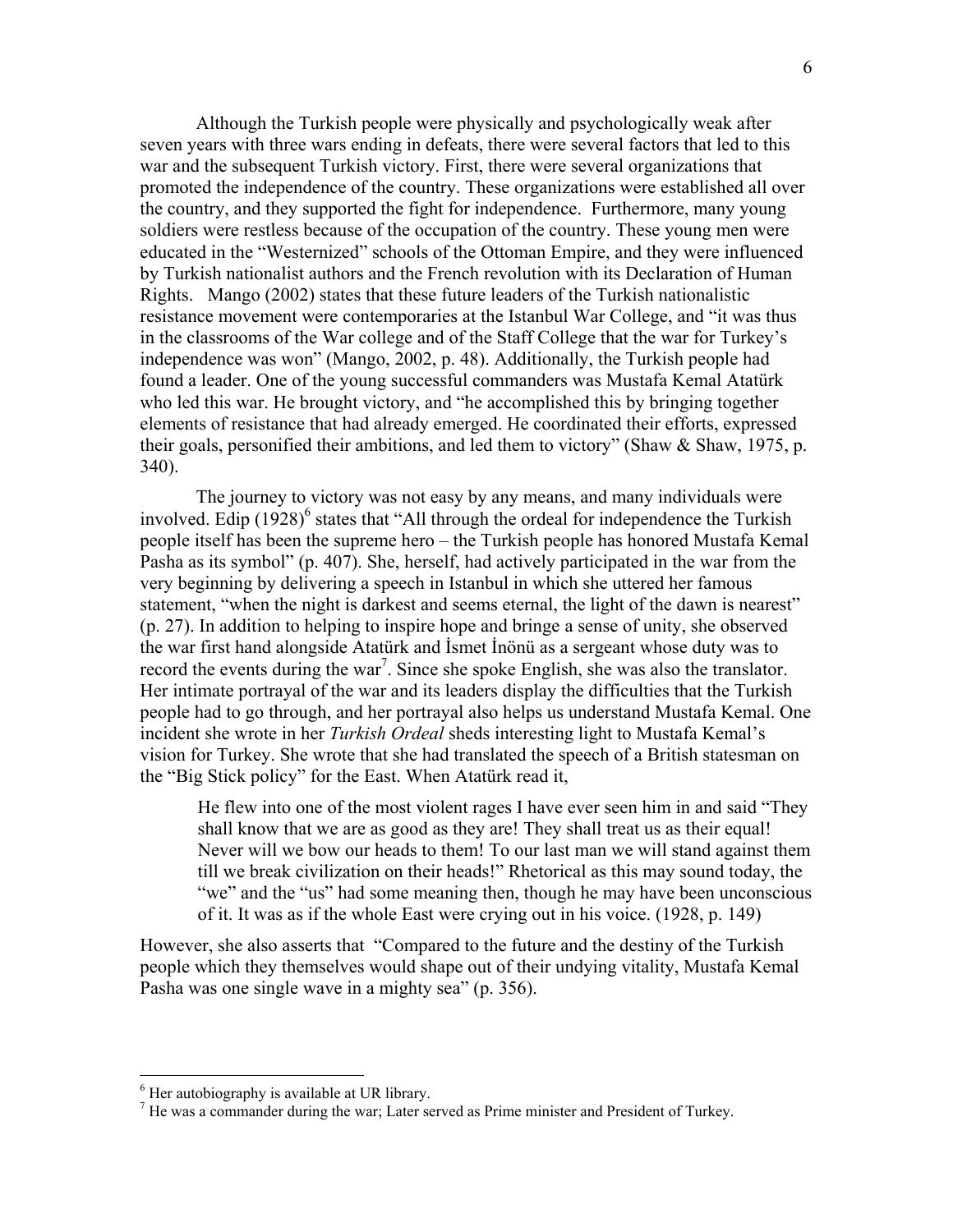Ataturk was well-informed about the history of his country, and most important of all, he had a great sense of timing (for a detailed account of Atatürk's life see Andrew Mango's Atatürk, 2001).

After the war, the new Turkish State was established with the meeting of the Turkish Grand National Assembly on April 23, 1920. The Assembly abolished the office of the Sultan on November 1, 1922, thus ending 631 years of Ottoman rule. Mango (2002) notes that after the abolition of the caliphate, Atatürk kept a low profile because "The destruction of the old order had shocked the country, but incidents of open rebellion were few" (p. 408). The main reason for this lack of reaction can be explained, perhaps, by the fact that people were busy trying to heal their wounds literally and figuratively, but Mango also observes that "popular reaction was ineffective without educated leadership" (p. 408). The nationalistic government, on the other hand, did have an educated leader, Mustafa Kemal, who did not declare the new Turkish republic immediately after the abolition of the caliphate. Instead, he waited for one year.

Even though there are many summaries, charts, outlines, and chronologies of these reforms, the following lengthy quote summarizes the spirit of the changes that started in 1923 and continued almost unabated:

The Ottoman religious leaders were pensioned off; the state assumed the task of paying the salaries of the Muslim clergy and of assigning (and if need be, reassigning) them to their posts; the mosque schools were closed; religious lessons were banned from the public schools; the Department of Divinity at Istanbul University was closed; the Muslim religious courts were abolished; the Italian criminal, Swiss civil, and German commercial codes were adopted; clergy were prohibited from wearing ecclesiastical attire on the streets; the mystic dervish religious orders were banned; the tombs of holy men were closed to pilgrimage and praying; polygamy was abolished (at least in the eyes of the civil law); a civil marriage rite was made obligatory (although religious rites could be held in addition); women gained the right of initiating divorce proceedings and were protected from the summary divorce proceedings which Islamic law permits to husbands; women were strongly discouraged, but not prohibited, from wearing the veil; men were prohibited from wearing turbans and fezzes, symbols in Kemal's eyes of Middle-Eastern Islamic backwardness; women got the vote and the right to stand for office, and were elected to Parliament; the Islamic time and calendar systems were replaced by the international ones; Sunday, rather than Friday (the main day for Muslim congregational worship), was made the day of rest; the metric system was introduced; alcoholic beverages were made legal for Muslims to drink. (Loomis, 1984, p. 30-31)

These changes and more were implemented in about ten years. Ten years. This abrupt transformation had to have backlashes, and nowadays, the Turkish people seem to be in an endeavor to remember collectively what had been deleted from their memory with national education.

 Beginning in 1920, education was made available to everyone, all the schools were unified, the alphabet was changed, schools were secularized, the language was "purified," education experts were invited to Turkey, Turkish students were sent to western countries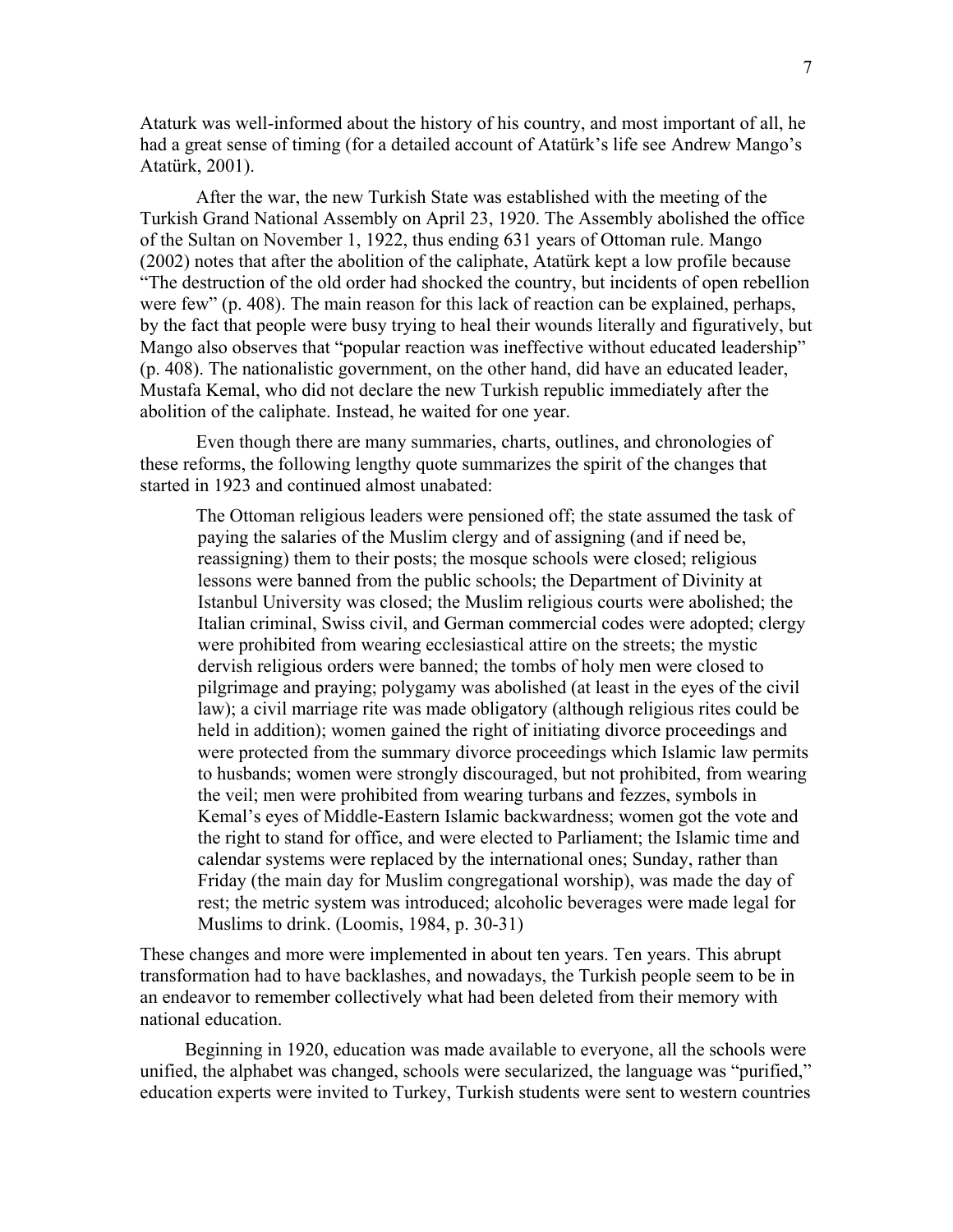to study educational practices, books were translated into Turkish, and most important of all, a new national identity was created with the help of a new curriculum. Eskicumali (1994) wrote: "Starting with the war of national independence, this revolution did not only change social, political, and cultural institutions in Turkey but also introduced a "new" mentality, outlook and value system to the Turkish society" (p.101). He also adds, "Education undoubtedly played one of the most important roles in this transformation" (p. 101).

Although the education system underwent changes during the Ottoman Period, the new government introduced fresh principles, which would later be referred to as Kemalist principles. The six principles formed the framework for the revolutions, and later constituted part of Mustafa Kemal's Republican People's Party<sup>2</sup>.

| Principle      | Summary                                                                                                                  |
|----------------|--------------------------------------------------------------------------------------------------------------------------|
| Republicanism  | Turkey is governed by democratic principles, and the<br>"Sovereignty Belongs to the Nation". People ruled<br>themselves. |
| Nationalism    | Respect for a common "Turkish" identity, national history<br>and future.                                                 |
| Populism       | The people will govern the Turkish nation. Egalitarian<br>nation.                                                        |
| Secularism     | Separation of state and Islam. Governance based on science<br>and knowledge. Freedom of thought.                         |
| Reformism      | Keeping up with the developments in science and<br>technology.                                                           |
| <b>Statism</b> | The primary goal of the state is to elevate the economy of<br>Turkish Republic to the level of developed countries.      |

*Summary of Kemalist Principles* 

 $\overline{a}$ 

Although many sources argue that the Kemalist principles guided the reforms, it must be noted that from the outset Atatürk and his associates did not know exactly what these principles were. Childress (2001) argues that even though Kemalism "is treated as if it emerged at the time of the Turkish Revolution as a mature ideology ready to be injected as a whole into the systems, such as education, targeted for reform by the government" (p. 1), a more accurate observation is that it "was, for much of the 1920s and 1930s, fragmented principles and ideals, not a coherent ideology guiding reforms. The process of articulating Kemalism as an ideology took place in a variety of settings such as ceremonies celebrating the state and the nation, in the formulation of RPP programs, and in the educational system" (p. 1). This argument had been put forth earlier in 1976 by Shaw & Shaw who stated that these principles emerged from the "debates

 $2^2$  For a detailed and interesting discussion of these principles, see Dumont's "The origins of Kemalist" Ideology" in Landau's *Atatürk and the Modernization of Turkey* (1984*)*